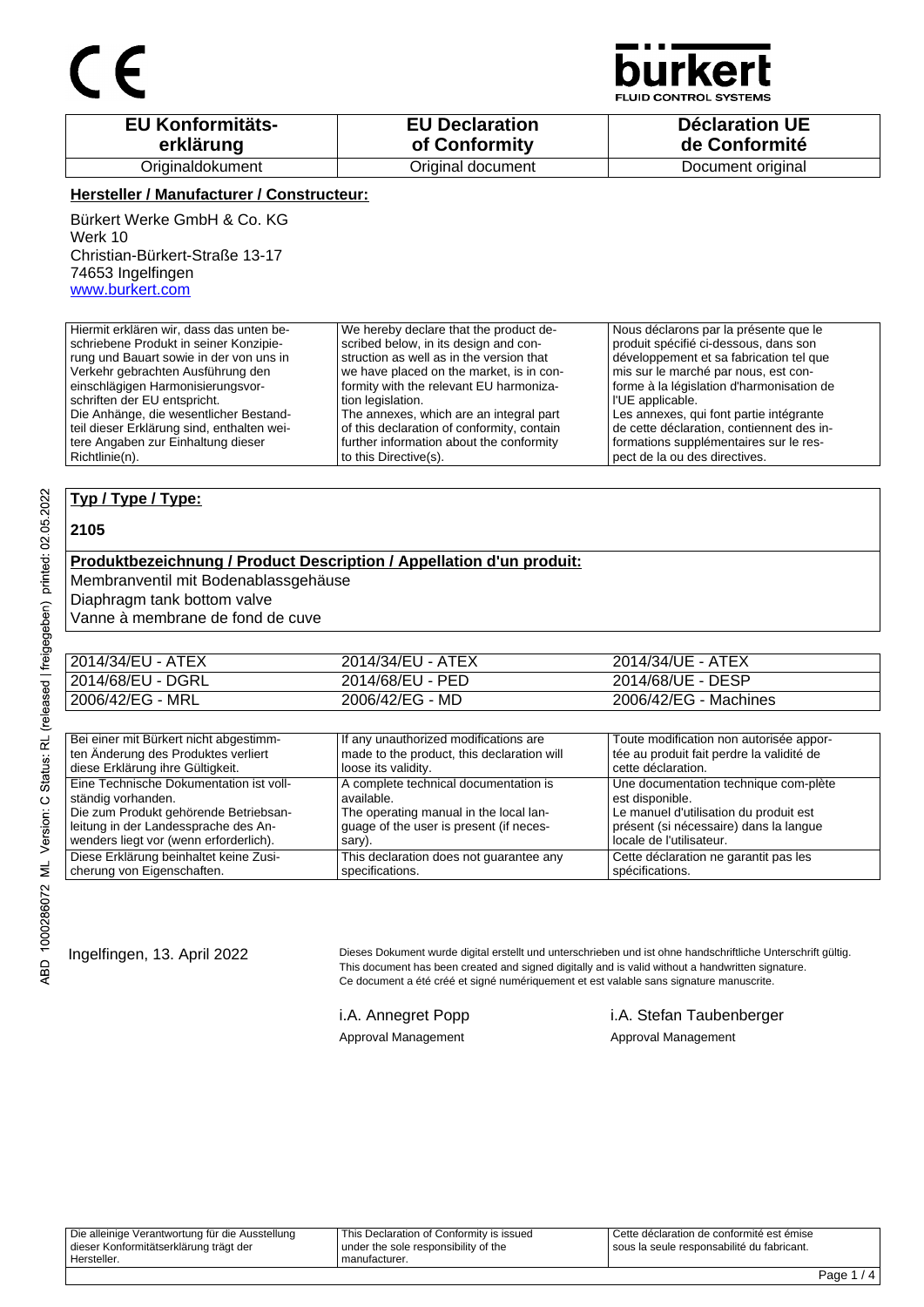



| <b>Anhang ATEX zur</b><br>EU Konformitätserklärung                                | <b>Annex ATEX for</b><br><b>EU Declaration of Conformity</b>                                                                 | Annexe ATEX à la<br><b>Déclaration UE de</b>                                                       |
|-----------------------------------------------------------------------------------|------------------------------------------------------------------------------------------------------------------------------|----------------------------------------------------------------------------------------------------|
| Originaldokument                                                                  | Original document                                                                                                            | Document original                                                                                  |
|                                                                                   |                                                                                                                              |                                                                                                    |
| 2014/34/EU - ATEX                                                                 | 2014/34/EU - ATEX                                                                                                            | 2014/34/UE - ATEX                                                                                  |
|                                                                                   | Reference in the Official Journal of the EU: L 96 dated 29.3.2014                                                            |                                                                                                    |
|                                                                                   |                                                                                                                              |                                                                                                    |
| Typ / Type / Type (Geräteschlüssel / product specification key / clé de produit): |                                                                                                                              |                                                                                                    |
| 2105-**-****** ** ******** *** ****<br>(1)                                        |                                                                                                                              |                                                                                                    |
| Variabler Code / Variable code / Variable Code:<br>(1)                            | Gilt nur in Verbindung mit / Only valid in combination with / Est uniquement valable en lien avec: PX51                      |                                                                                                    |
|                                                                                   |                                                                                                                              |                                                                                                    |
| Der oben beschriebene Gegenstand der<br>Erklärung erfüllt die Vorschriften der    | The object of the declaration described<br>above is in conformity with Directive                                             | L'objet de la déclaration décrit ci-dessus<br>est conforme à la directive 2014/34/UE               |
| Richtlinie 2014/34/EU des Europäischen                                            | 2014/34/EU of the European Parliament                                                                                        | du Parlement européen et du Conseil du                                                             |
| Parlaments und des Rates vom 26. Februar<br>2014 zur Harmonisierung der           | and of the Council of 26 February 2014<br>on the harmonisation of the laws of the                                            | 26 février 2014 relative à l'harmonisation<br>des législations des États membres                   |
| Rechtsvorschriften der Mitgliedstaaten                                            | Member States relating to equipment                                                                                          | concernant les appareils et les systèmes                                                           |
| für Geräte und Schutzsysteme zur be-                                              | and protective systems intended for use                                                                                      | de protection destinés à être utilisés                                                             |
| stimmungsgemäßen Verwendung in ex-<br>plosionsgefährdeten Bereichen.              | in potentially explosive atmospheres.                                                                                        | en atmosphères explosibles.                                                                        |
| Nur gültig in Verbindung mit der EX-<br>Kennzeichnung des Gerätes!                | Only valid in combination with the<br>EX-marking of the equipment!                                                           | Uniquement valable en liaison avec le<br>marquage EX de l'appareil!                                |
| Das Gerät kann eingesetzt werden ge-                                              | The device can be used in accordance                                                                                         | Le dispositif peut être utilisé conformé-                                                          |
| mäß den auf dem Typschild und in der                                              | with the data given on the nameplate                                                                                         | ment aux indications de la plaque signa-                                                           |
| Betriebsanleitung angegebenen Daten.                                              | and in the operating instructions.                                                                                           | létique et dans la notice d'utilisation.                                                           |
| Die Schutzziele der Niederspannungs-<br>richtlinie 2014/35/EU wurden eingehal-    | The protection objectives of the low<br>Voltage Directive 2014/35/EU are com-                                                | Les objectifs de sécurité de la Directive<br>Basse Tension 2014/35/UE ont été ob-                  |
| ten.                                                                              | plied with.                                                                                                                  | servés.                                                                                            |
|                                                                                   |                                                                                                                              |                                                                                                    |
| Für die Bewertung wurden folgende<br>Normen herangezogen (wenn anwend-<br>bar):   | For evaluation of the conformity, the<br>following standards were consulted<br>(if applicable):                              | Pour l'évaluation de la conformité, les<br>normes suivantes ont été utilisées (le<br>cas échéant): |
| EN 80079-36:2016, EN 80079-37:2016                                                |                                                                                                                              |                                                                                                    |
|                                                                                   |                                                                                                                              |                                                                                                    |
| Das genannte Produkt ist bescheinigt<br>durch die Notifizierte Stelle:            | The product is certified by the Notified<br>Body:                                                                            | Le produit est certifié par l'organisme<br>notifié:                                                |
|                                                                                   | Name und Anschrift der Notifizierten Stelle:/ Name and Address of the notified body:/ Nom et adresse de l'organisme notifié: |                                                                                                    |
|                                                                                   | <b>Bureau Veritas CPS</b>                                                                                                    |                                                                                                    |
|                                                                                   | Germany GmbH                                                                                                                 |                                                                                                    |
|                                                                                   | <b>Businesspark</b>                                                                                                          |                                                                                                    |
|                                                                                   | 86842 Türkheim, Germany                                                                                                      |                                                                                                    |
| EU-Baumusterprüfbescheinigung Nr.:                                                | EU Type Examination Certificate No.:                                                                                         | Attestation d'examen UE de type Non.:                                                              |
|                                                                                   | EPS 18 ATEX 2 008 X, 02.03.2018                                                                                              |                                                                                                    |

| Die Sicherheits- und Einbauhinweise<br>der mitgelieferten Produktdokumentation | The instructions for safety and<br>I installation of the enclosed product | I Les consignes de sécurité et d'installation<br>décrites dans la documentation fournie |  |
|--------------------------------------------------------------------------------|---------------------------------------------------------------------------|-----------------------------------------------------------------------------------------|--|
| sind zu beachten                                                               | I documentation have to be observed.                                      | avec le produit doivent être respectées.                                                |  |
|                                                                                |                                                                           |                                                                                         |  |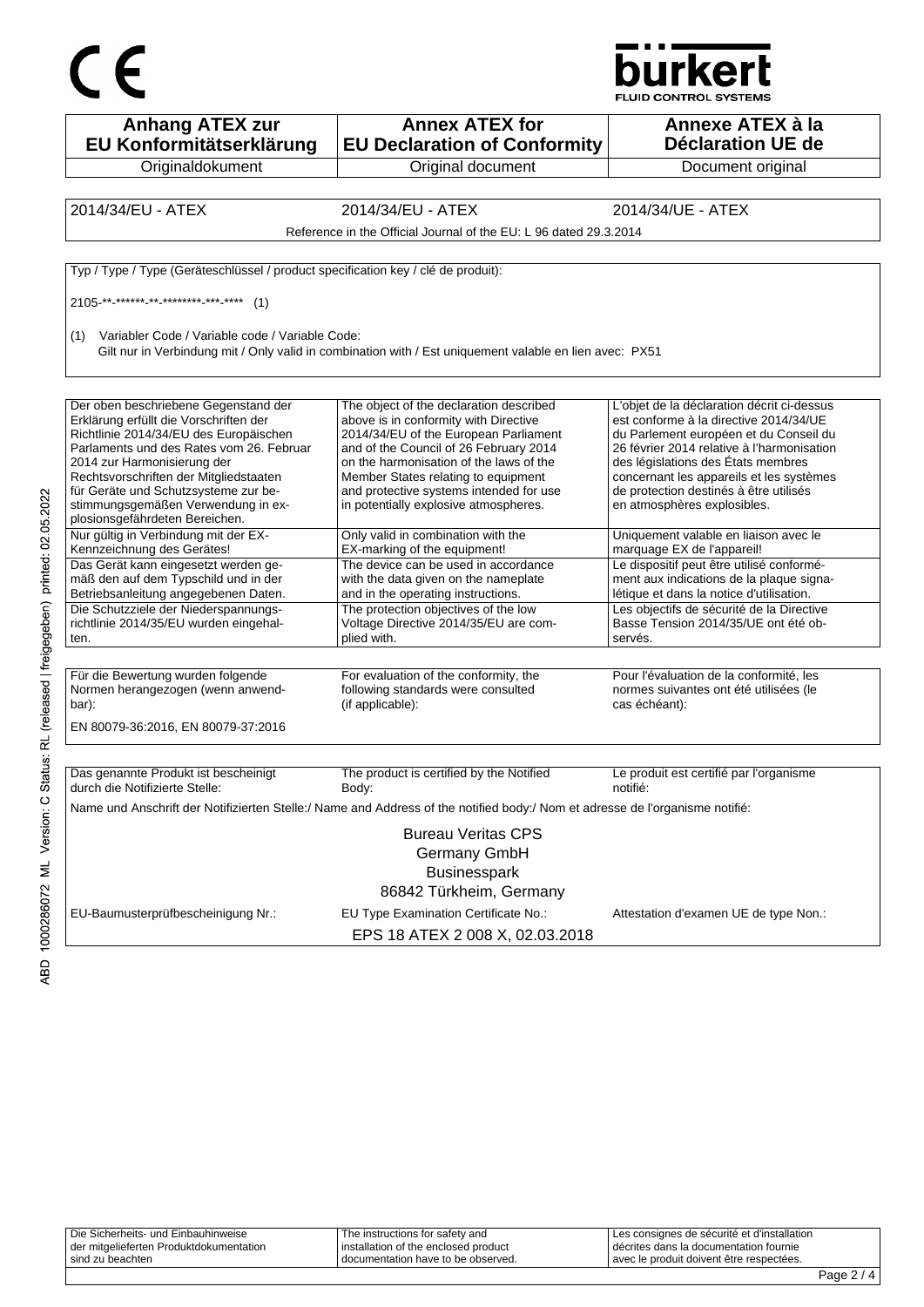# $C<sub>f</sub>$

## **burkert**

FLUID CONTROL SYSTEMS

| <b>Anhang DGRL zur</b><br>EU Konformitätserklärung                                                                                                                                                                                                                                                                         |  |                                                                                                                                                                                                                                                                                                        | <b>Annex PED for</b><br><b>EU Declaration of Conformity</b>            |                                                                                                                                                                                                                                                                                                        | Annexe DESP à la<br><b>Déclaration UE de</b>                         |
|----------------------------------------------------------------------------------------------------------------------------------------------------------------------------------------------------------------------------------------------------------------------------------------------------------------------------|--|--------------------------------------------------------------------------------------------------------------------------------------------------------------------------------------------------------------------------------------------------------------------------------------------------------|------------------------------------------------------------------------|--------------------------------------------------------------------------------------------------------------------------------------------------------------------------------------------------------------------------------------------------------------------------------------------------------|----------------------------------------------------------------------|
| Originaldokument                                                                                                                                                                                                                                                                                                           |  | Original document                                                                                                                                                                                                                                                                                      |                                                                        | Document original                                                                                                                                                                                                                                                                                      |                                                                      |
|                                                                                                                                                                                                                                                                                                                            |  |                                                                                                                                                                                                                                                                                                        |                                                                        |                                                                                                                                                                                                                                                                                                        |                                                                      |
| 2014/68/EU - DGRL                                                                                                                                                                                                                                                                                                          |  | 2014/68/EU - PED                                                                                                                                                                                                                                                                                       |                                                                        | 2014/68/UE - DESP                                                                                                                                                                                                                                                                                      |                                                                      |
|                                                                                                                                                                                                                                                                                                                            |  |                                                                                                                                                                                                                                                                                                        |                                                                        |                                                                                                                                                                                                                                                                                                        |                                                                      |
|                                                                                                                                                                                                                                                                                                                            |  |                                                                                                                                                                                                                                                                                                        | Reference in the Official Journal of the EU: L 189 dated 27.6.2014     |                                                                                                                                                                                                                                                                                                        |                                                                      |
|                                                                                                                                                                                                                                                                                                                            |  |                                                                                                                                                                                                                                                                                                        |                                                                        |                                                                                                                                                                                                                                                                                                        |                                                                      |
| Abweichend zu 2014/68/EU Artikel 1<br>Absatz 2 f) werden folgende Angaben<br>gemacht.                                                                                                                                                                                                                                      |  | Varying from 2014/68/EU, Article 1 (2)<br>(f), the following information shall be<br>provided.                                                                                                                                                                                                         |                                                                        | Paragraphe 2 Contrairement à<br>2014/68/UE Article 1, f), les détails sui-<br>vants ont été fournis.                                                                                                                                                                                                   |                                                                      |
|                                                                                                                                                                                                                                                                                                                            |  |                                                                                                                                                                                                                                                                                                        |                                                                        |                                                                                                                                                                                                                                                                                                        |                                                                      |
| Typ / Type / Type (Geräteschlüssel / product specification key / clé de produit):                                                                                                                                                                                                                                          |  |                                                                                                                                                                                                                                                                                                        |                                                                        |                                                                                                                                                                                                                                                                                                        |                                                                      |
| $2105$ <sup>**</sup> -******* <sub>-</sub> ** <sub>-</sub> (1)(1)-*** <sub>-</sub> ****                                                                                                                                                                                                                                    |  |                                                                                                                                                                                                                                                                                                        |                                                                        |                                                                                                                                                                                                                                                                                                        |                                                                      |
|                                                                                                                                                                                                                                                                                                                            |  |                                                                                                                                                                                                                                                                                                        |                                                                        |                                                                                                                                                                                                                                                                                                        |                                                                      |
| Leitungsanschluss (LTA = DN) / port connection / raccord - category I:<br>(1)<br>DGRL gilt nur, wenn LTA > DN25 / PED valid only for LTA > DN25 / DESP valide de LTA > DN25<br>Maximaler Betriebsdruck PN 10 bar bei DN100/max. working pressure PN 10 bar at DN100 / Pression de service<br>maximale PN 10 bar pour DN100 |  |                                                                                                                                                                                                                                                                                                        |                                                                        |                                                                                                                                                                                                                                                                                                        |                                                                      |
|                                                                                                                                                                                                                                                                                                                            |  |                                                                                                                                                                                                                                                                                                        |                                                                        |                                                                                                                                                                                                                                                                                                        |                                                                      |
| Der oben beschriebene Gegenstand der<br>Erklärung erfüllt die Vorschriften der<br>Richtlinie 2014/68/EU des Europäischen<br>Parlaments und des Rates vom 15. Mai<br>2014 zur Harmonisierung der Rechts-<br>vorschriften der Mitgliedstaaten über die<br>Bereitstellung von Druckgeräten auf<br>dem Markt.                  |  | The object of the declaration described<br>above is in conformity with Directive<br>2014/68/EU of the European Parliament<br>and of the Council of 15 May 2014 on<br>the harmonisation of the laws of the<br>Member States relating to the making<br>available on the market of pressure<br>equipment. |                                                                        | L'objet de la déclaration décrit ci-dessus<br>est conforme à la directive 2014/68/UE<br>du Parlement européen et du Conseil du<br>15 mai 2014 relative à l'harmonisation<br>des législations des États membres con-<br>cernant la mise à disposition sur le mar-<br>ché des équipements sous pression. |                                                                      |
|                                                                                                                                                                                                                                                                                                                            |  |                                                                                                                                                                                                                                                                                                        |                                                                        |                                                                                                                                                                                                                                                                                                        |                                                                      |
| Für die Bewertung wurden folgende<br>Normen herangezogen (wenn anwend-<br>bar):                                                                                                                                                                                                                                            |  | For evaluation of the conformity, the<br>following standards were consulted<br>(if applicable):                                                                                                                                                                                                        |                                                                        | Pour l'évaluation de la conformité, les<br>normes suivantes ont été utilisées (le<br>cas échéant):                                                                                                                                                                                                     |                                                                      |
| EN 13480-5:2012+A4:2015, EN 12266-1:2012                                                                                                                                                                                                                                                                                   |  |                                                                                                                                                                                                                                                                                                        |                                                                        |                                                                                                                                                                                                                                                                                                        |                                                                      |
| Angewandtes Konformitäts-<br>bewertungsverfahren: Modul A<br>(Interne Fertigungskontrolle)                                                                                                                                                                                                                                 |  | Applied conformity assessment:<br>Module A                                                                                                                                                                                                                                                             |                                                                        | Examen de conformité appliqué:<br>Module A<br>(Vérification interne de la production)                                                                                                                                                                                                                  |                                                                      |
| Einteilung nach Artikel 4 und Anhang II:<br>Fluidklasse 1 (gasförmig oder flüssig),<br>Diagramm 6, Kategorie I<br>Instabile Gase sind ausgeschlossen.<br>Max. Betriebsdruck PN 10 bar bei DN 100                                                                                                                           |  | (Internal production control)<br>Classification acc. to Article 4 and Annex II:<br>Class 1 fluid (gaseous or liquid)<br>Chart 6, Category I<br>Unstable gases are excluded.<br>Max. working pressure PN 10 bar at DN 100                                                                               |                                                                        | Classification de l'article 4 et à l'annexe II:<br>Classe 1 de fluide (gazeux ou liquide)<br>Tableau 6, Catégorie I<br>Gaz instables sont exclus. Pression de<br>service maximale PN 10 bar pour DN 100                                                                                                |                                                                      |
|                                                                                                                                                                                                                                                                                                                            |  |                                                                                                                                                                                                                                                                                                        |                                                                        |                                                                                                                                                                                                                                                                                                        |                                                                      |
| Das Produkt kann unter den folgenden Bedingungen<br>verwendet werden (abhängig vom max Druck, dem<br>LTA und dem Medium), ohne Kategorie                                                                                                                                                                                   |  | The product can be used under the following condi-<br>tions (dependent of the maximum operating pressure,<br>the LTA and the medium), without category                                                                                                                                                 |                                                                        | Le produit peut être utilisé dans les conditions sui-<br>vantes (dépendante de la pression de service maxi-<br>male, la LTA et le milieu), sans catégorie                                                                                                                                              |                                                                      |
| Medium<br>Bedingungen                                                                                                                                                                                                                                                                                                      |  | Fluid                                                                                                                                                                                                                                                                                                  | Conditions                                                             | Fluide                                                                                                                                                                                                                                                                                                 | Conditions                                                           |
| Gruppe 1, §4.1.c.i<br>$DN \leq 25$                                                                                                                                                                                                                                                                                         |  | Fluid group 1, §4.1.c.i                                                                                                                                                                                                                                                                                | $DN \leq 25$                                                           | Fluide groupe 1, §4.1.c.i                                                                                                                                                                                                                                                                              | $DN \leq 25$                                                         |
| Gruppe 2, §4.1.c.i<br>$DN \leq 32$ oder PS*DN $\leq 1000$<br>Gruppe 1, §4.1.c.ii<br>$DN \le 25$ oder PS*DN $\le 2000$                                                                                                                                                                                                      |  | Fluid group 2, §4.1.c.i<br>Fluid group 1, §4.1.c.ii                                                                                                                                                                                                                                                    | DN $\leq$ 32 or PS*DN $\leq$ 1000<br>DN $\leq$ 25 or PS*DN $\leq$ 2000 | Fluide groupe 2, §4.1.c.i<br>Fluide groupe 1, §4.1.c.ii                                                                                                                                                                                                                                                | $DN \leq 32$ ou PS*DN $\leq 1000$<br>$DN \le 25$ ou PS*DN $\le 2000$ |
| Gruppe 2, §4.1.c.ii<br>$DN \le 200$ oder PS*DN $\le 5000$                                                                                                                                                                                                                                                                  |  | Fluid group 2, §4.1.c.ii                                                                                                                                                                                                                                                                               | DN $\leq$ 200 or PS*DN $\leq$ 5000                                     | Fluide groupe 2, §4.1.c.ii                                                                                                                                                                                                                                                                             | $DN \le 200$ ou PS*DN $\le 5000$                                     |
|                                                                                                                                                                                                                                                                                                                            |  |                                                                                                                                                                                                                                                                                                        | DN (LTA) in mm and PS (PN) in bar                                      |                                                                                                                                                                                                                                                                                                        |                                                                      |

| Die Sicherheits- und Einbauhinweise     | The instructions for safety and      | Les consignes de sécurité et d'installation |  |
|-----------------------------------------|--------------------------------------|---------------------------------------------|--|
|                                         |                                      |                                             |  |
| der mitgelieferten Produktdokumentation | installation of the enclosed product | I décrites dans la documentation fournie    |  |
| sind zu beachten                        | documentation have to be observed.   | avec le produit doivent être respectées.    |  |
|                                         |                                      |                                             |  |